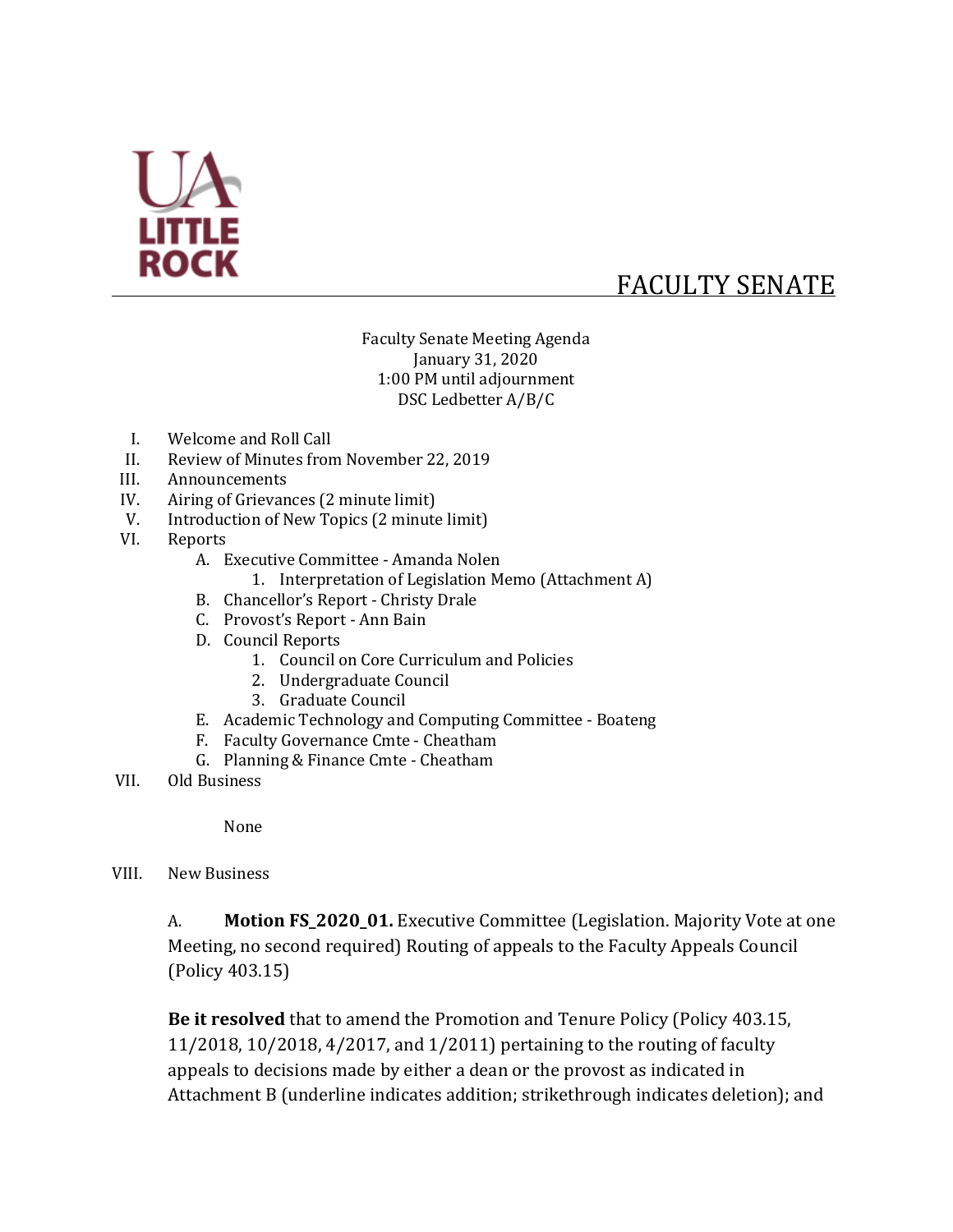**Be it further resolved** that upon approval, implementation of the change will go into effect July 1, 2020.

*Commentary:* As indicated in the Interpretation of Legislation contained in Attachment A of this agenda, current language pertaining to routing of appeals is inconsistent throughout the policy and thus is causing confusion. After conferring with the chair of the Faculty Appeals Committee, the executive committee propose changes to the routing that allows the individual faculty member to maintain agency and authority over their own appeal rather than cede that authority to a dean or provost to submit an appeal on their behalf.

**B. Motion FS\_2020\_02**. Executive Committee (Legislation. Majority Vote at one Meeting, no second required.) Post-tenure Review (Policy 403.3)

**Be it resolved to** amend the Policy on Annual Review (Policy 403.3; 3/2019, 10/2018, 4/2017, and 4/1993) as it pertains to *Section II Post-tenure Review* as indicated in Attachment C (underline indicates addition; strikethrough indicates deletion); and

**Be it further resolved** that if approved, implementation of the change will go into effect immediately.

*Commentary*: The Faculty Senate approved changes to the Annual Review policy in Section I that have created inconsistencies with the process of post-tenure review as described in Section II of the policy. The proposed changes resolve those inconsistencies and aligns the policy with UA Board Policy 405.1.

#### **IX. Open Forum**

**X. Adjournment**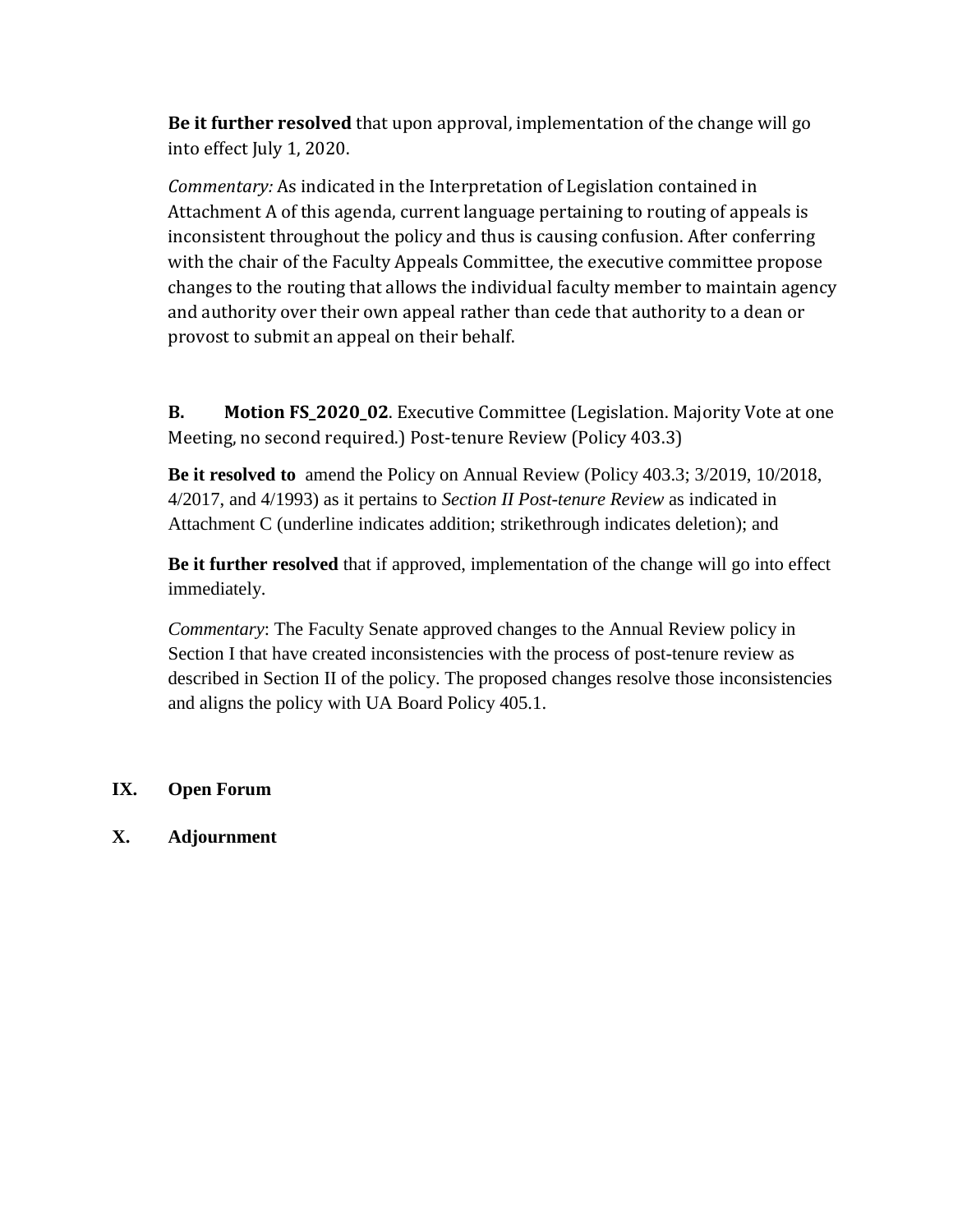# Attachment A: Interpretation of Legislation



## FACULTY SENATE

TO: Ann Bain, Provost and Executive Vice Chancellor, University of Arkansas at Little Rock FROM: Amanda Nolen, President of the UA Little Rock Assembly and Faculty Senate DATE: January 15, 2020

CC: Faculty Senate, Faculty Appeals Committee, Deans

SUBJ: Interpretation of Legislation: Promotion and Tenure Policy (403.15)

It has come to my attention that the language contained in the Promotion and Tenure Policy (403.15) related to the process of forwarding faculty appeals to the Faculty Appeals Committee is inconsistent and thus confusing. Specifically, the process of who is responsible for forwarding the appeal to the committee is described in sections 3.E when appealing a dean's decision and 3.F when appealing the provost's decision. The process is described again (but differently) in section 3.I Appeal to Faculty Appeals Committee (FAC).

The Faculty Senate Executive Committee met on January 14, 2020 to interpret Faculty Senate Legislation as this inconsistency has imminent implications as faculty promotion and tenure materials are making their way through the review process. We agreed that for the 2019-20 academic year, the process would follow that described in 3.I:

"3. I. Appeal to Faculty Appeals Council (FAC)

The candidate has the option of submitting one and only one appeal to the Faculty Appeals Council. The appeal may be initiated after a negative decision by either the dean or provost. If the dean's decision is negative and the candidate does not initiate an appeal, he or she reserves the right to appeal after the provost's decision, providing that decision is also negative. The appeal is in letter form. However, the candidate may include limited supporting materials that bear direct relevance to earlier decisions. The supporting materials are considered part of the appeal and are forwarded with the letter.

**Appeal after the Dean's Decision**. To initiate the option of appeal at this point, the candidate must notify the provost within five business days after receiving the dean's negative decision. The candidate also provides a copy of the notification to the dean. Within ten business days of receiving the dean's decision, the candidate must submit the appeal to the provost. The provost forwards the appeal to the chair of the Faculty Appeals Council upon completion of the FAC's deliberations; the chair of the FAC forwards the committee's findings to the provost. **Appeal after the Provost's Decision**. To initiate the option of appeal at this point, the candidate

must notify the chancellor within five business days after receiving the provost's negative decision. The candidate will also provide a copy of the notification to the provost. Within ten business days of receiving the provost's decision, the candidate must submit the appeal to the chancellor. The chancellor forwards the appeal to the chair of the FAC. Upon completion of the

FAC's deliberations, the chair of the FAC forwards the committee's findings to the chancellor." The executive committee will bring the matter to the faculty senate as soon as possible to make the necessary changes to unify the appeal process moving forward.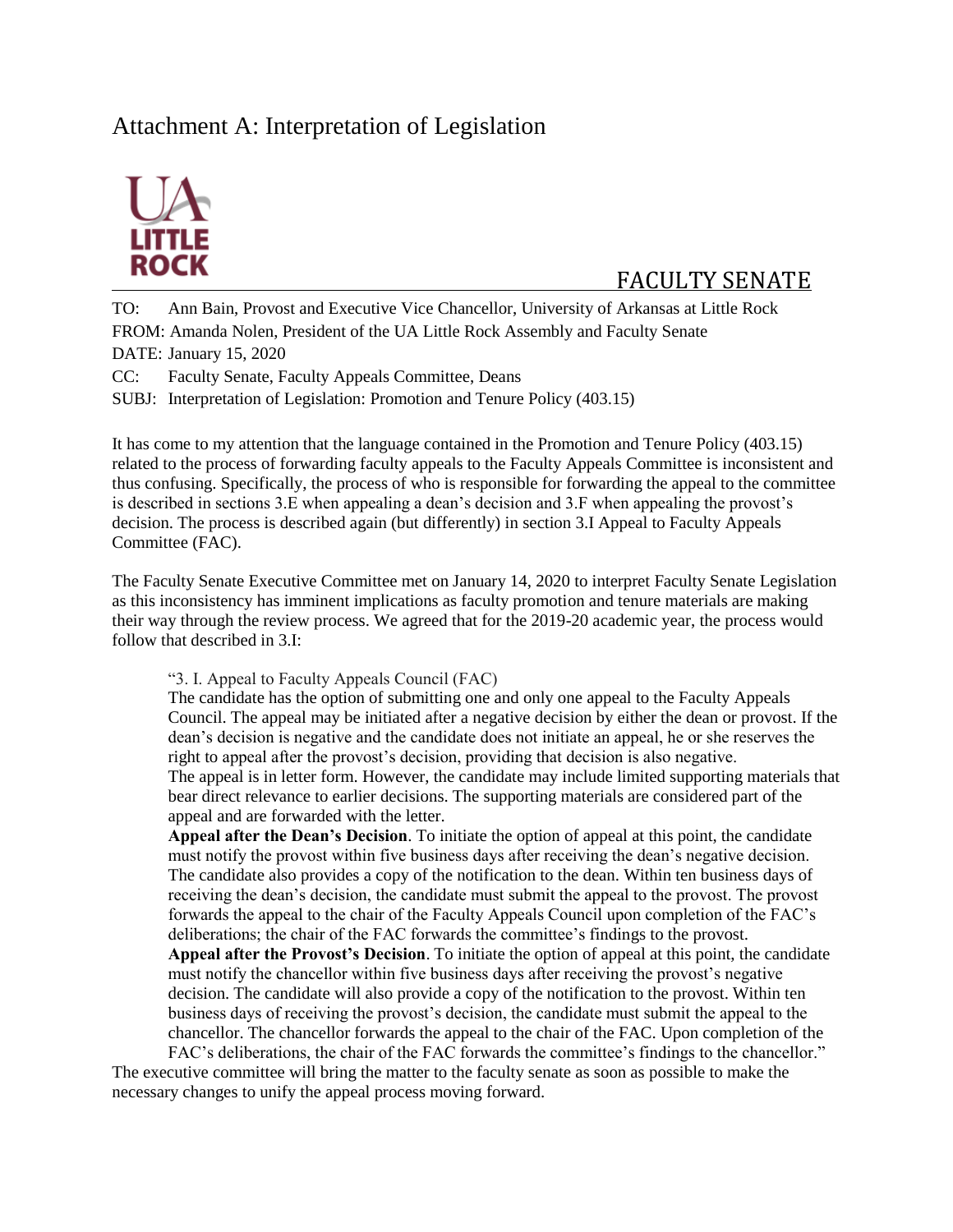# Attachment B: Routing of Faculty Appeals

Policy 403.15 Promotion and Tenure Policy

### 1. Faculty Roles

- … 2. Policies for Promotion and Tenure
- …
- 3. Procedures for Awarding Promotion and Tenure

The procedure for recommending promotion and tenure begins at the department level (see [Board Policy 405.1, III and IV.A\)](http://www.uasys.edu/policies/405.1.PDF). (Note: If the college or school does not have departments, the promotion and tenure document for the college and school will typically establish a committee that serves the function of the department in the review process, including providing tenure-track faculty an opportunity to review recent successful tenure applications.) This evaluation of promotion and tenure applications is based on written departmental guidelines that are consistent with these rules and established by the department and approved through administrative channels. The departmental recommendation is particularly important because it evaluated the candidate's dossier against the standards of the discipline.

Departmental promotion and tenure documents must be consistent with guidelines established in college, university, and the University of Arkansas System. These documents must also be consistent with applicable laws. When there is a conflict, the law or higher level policy will be enforced.

The granting of tenure requires documented evidence of sustained achievement, as well as evidence of potential for sustained tenure accomplishment over an entire career.

## 3. A. Process before Tenure

Departmental, college, university, and system-wide written criteria for promotion and tenure decisions shall be presented to the faculty member at the beginning of employment (see [Board Policy 405.1\)](http://www.uasys.edu/policies/405.1.PDF).

In preparation for promotion and tenure, the chair may assign the tenure-track faculty member with a mentor. The mentor will provide guidance on developing a research agenda and building a dossier. All faculty of the department are similarly encouraged to support tenure-track faculty by providing an opportunity to review recent successful tenure applications.

A mid-tenure review by the departmental Promotion and Tenure Committee (PTC), the department chair, and the employee is mandatory. The review, typically completed by May 15 at the end of the third year in rank, will follow procedures delineated in the departmental and college policies. An external review of the candidate's scholarship may be required only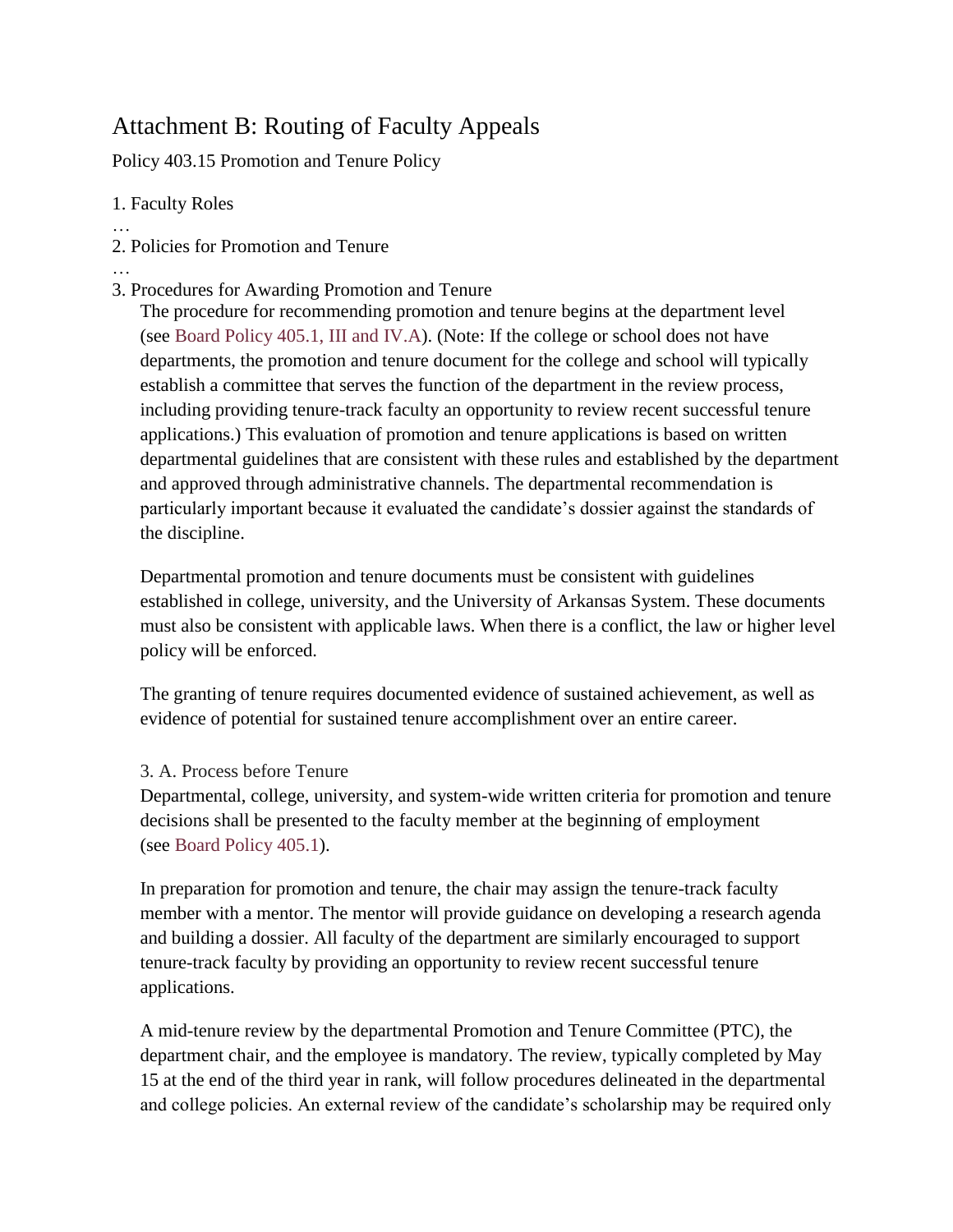if procedures for external review have been established in the department's approved promotion and tenure policy. After the review has been completed, the PTC will send a report to the chair. The chair will meet with the faculty member to answer questions about the review and then forward the report with a cover letter to the dean.

3. B. Recommendation of the Departmental Promotion and Tenure Review Committee (PTC) All departments shall have a promotion and tenure review committee (PTC). Only tenured faculty members and administrators who hold tenure shall serve on the PTC. Only faculty who hold a rank equal to or above the rank sought by the applicant shall participate in the promotion review process. No administrator, such as the department chair, college dean, associate dean or assistant dean, may serve on the PTC to review any case for which he or she has participated as a reviewer within that academic year.

The department's promotion and tenure document should define a mechanism for supplementing the PTC when it has less than three members at the appropriate rank. (For example, if the PTC must vote on a candidate's promotion to professor, the PTC would need at least three members on the committee at the rank of professor.) If there is no mechanism for adding members, the faculty of the department, in consultation with the chair, will provide the dean with a list of at least four names, from which the dean will select the remaining members. Typically, the chair of the PTC should be a member of the academic unit.

The PTC shall present its recommendation in a letter to the chair. All members of the PTC shall sign the letter. Significant minority opinions may be identified but need not be attributed to individual members of the committee. Separate minority reports may be written and submitted as attachments to the PTC's letter; a minority report must be signed by the members of the PTC who endorse it.

#### 3. C. Recommendation of the Chair

After reviewing the candidate's dossier and the PTC's recommendation, the department chair will make an independent recommendation. As discussed, the chair shall not serve on the PTC. The chair will meet with the candidate to review the recommendation of the PTC and the recommendation of the chair. At this time, the chair provides a copy of each recommendation to the candidate. After the meeting, the chair will forward the PTC's recommendation and any minority report(s), the chair's recommendation, and the candidate's dossier to the dean.

After receiving the chair's decision, the candidate has the absolute right to initiate a rebuttal within five business days (sec III. H.). The candidate shall suffer no negative consequences for submitting a rebuttal.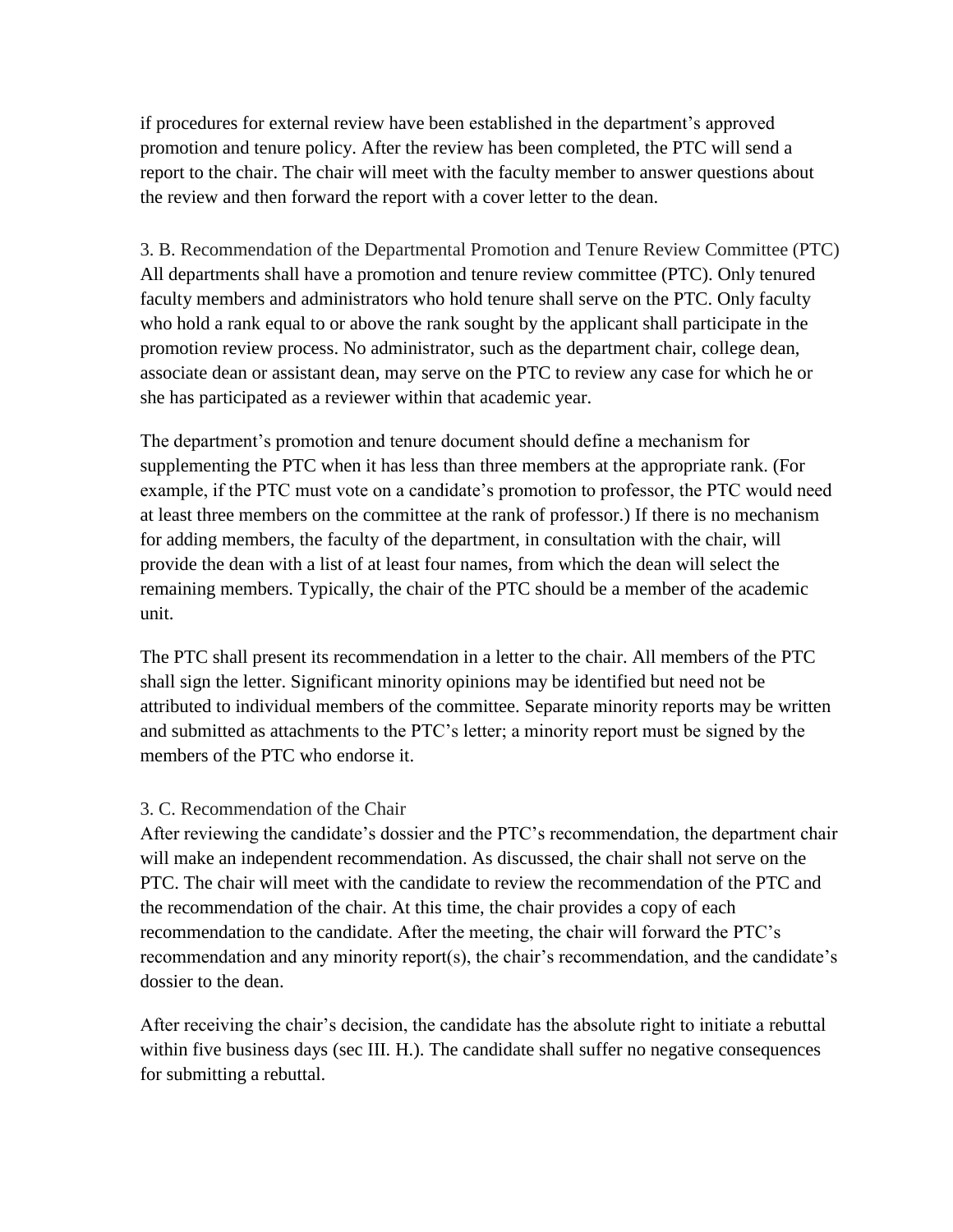#### 3. D. Recommendation of the College Review Committee (CRC)

A college may develop written criteria, policies, and procedures for promotion and tenure through its governance structure consistent with this policy. Such criteria may include a college promotion and tenure review committee (CRC), which will advise the dean on recommendations about reappointment, tenure, and promotion. Colleges shall have procedures ensuring that a faculty member abstain from vote on a CRC if a candidate from his or her department is undergoing review and the faulty member on the CRC has served on the PTC. No faculty member may vote in the same case as a member of both the PTC and the CRC.

When a CRC exists, it reviews the candidate's dossier, the PTC's recommendation and any minority report(s), the chair's recommendation and the candidate's rebuttal (if any); it then makes an independent recommendation to the dean (who will not serve on this committee) and provides a copy to the applicant. All members of the CRC shall sign the recommendation. Significant minority opinions may be identified but need not be attributed to individual members of the committee. Separate minority reports may be written and submitted as an attachment to the report of the committee; a minority report must be signed by the members of the CRC who endorse it.

#### 3. E. Recommendation of the Dean

If the candidate initiates a rebuttal after the chair's decision, the dean will forward the rebuttal to the CRC (where applicable per 3.D) before it begins deliberations. After reviewing the candidate's dossier, all recommendations (those of the PTC, department chair, and CRC), and the candidate's rebuttal (if any), the dean will make an independent recommendation to the provost.

After receiving the dean's decision, the candidate has five business days to initiate either a rebuttal, if he or she did not do so after the chair's decision (see 3.H), or an appeal (see  $3,\mathbf{G}$ . D), but not both.

If the recommendation is positive, the dean informs the candidate. If the candidate does not initiate a rebuttal, the dean forwards his or her recommendation to the provost with the candidate's completed application forms, statement, curriculum vita, letters of evaluation (annual reviews, peer reviews, and letters from external evaluators, when appropriate), and the recommendations of all prior review levels. The remainder of the applicant's dossier shall be retained in the dean's office until the review process is complete. If needed for their decisions, the provost and chancellor may request the complete dossier be forwarded.

If the recommendation is negative, the dean shall meet with the faculty member to review the recommendation.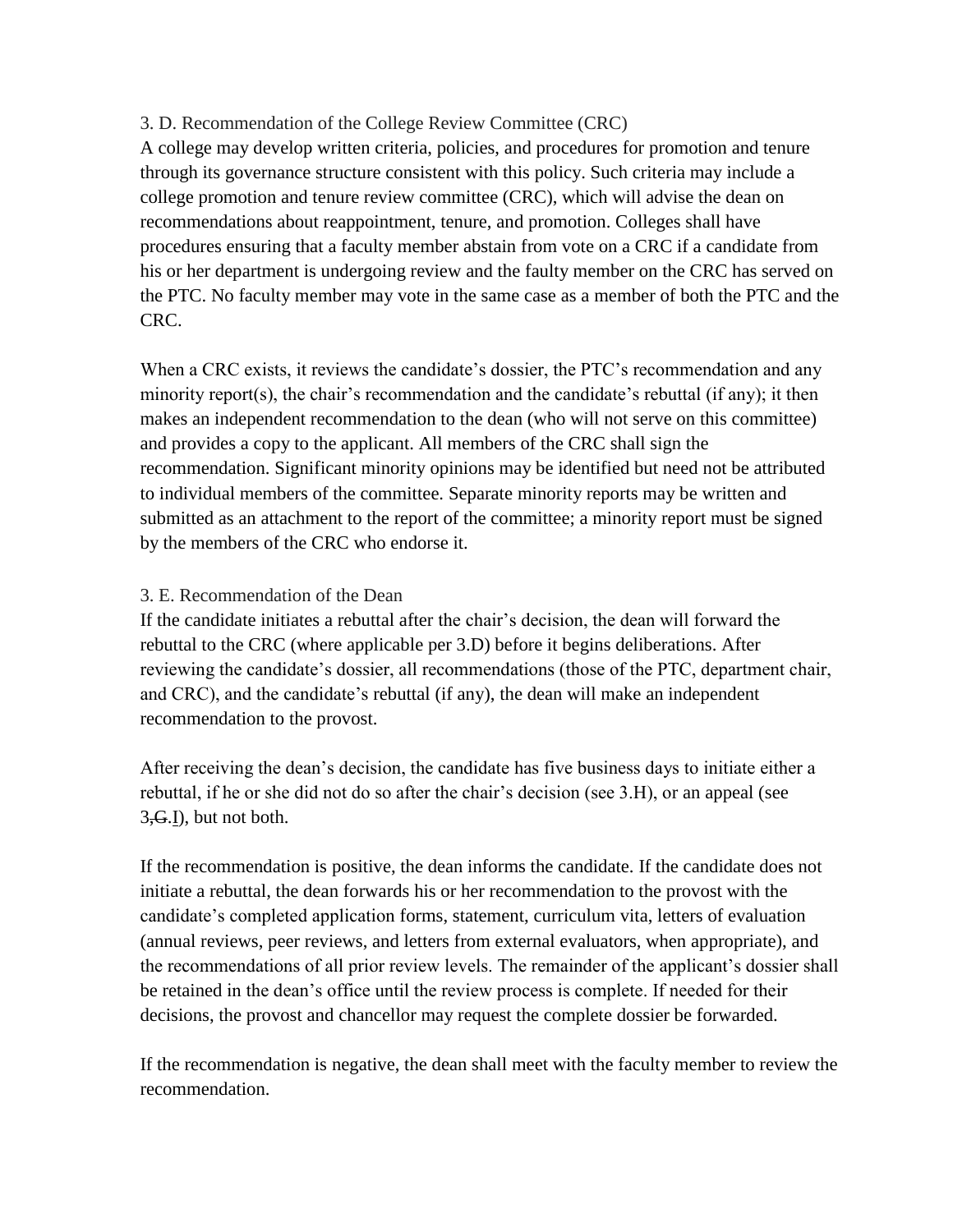If the candidate initiates a rebuttal after the dean's decision, the dean forwards the candidate's dossier and the rebuttal to the CRC or provost (see 3.H).

If the candidate initiates an appeal at this point, the dean forwards the appeal to the chair of the Faculty Appeals Committee (FAC). The dean will provide the FAC with access to the candidate's dossier, including the summary materials. When the FAC has completed its deliberations, the chair of the FAC forwards the committee's findings to the provost with a copy to the dean. At this time, the dean forwards the summary materials to the provost.

#### 3. F. Recommendation of the Provost

After reviewing the candidate's summary materials, the rebuttal (if any) and the appeal (if any), the provost will make an independent recommendation to the chancellor and inform the candidate of the recommendation.

After receiving the provost's decision, the candidate has five business days to initiate an appeal, if he or she did not do so after the dean's decision (see 3.G I).

If the candidate initiates a rebuttal or appeal after the dean's decision, the provost considers it in arriving at his or her decision.

If the candidate initiates an appeal at this point, the provost forwards the appeal and the rebuttal (if any) to the chair of the FAC. The dean will provide the FAC access to the candidate's dossier. When the FAC has completed its deliberations, the chair of the FAC forwards the committee's findings and summary materials to the chancellor. The chair of the FAC also provides a copy of the committee's findings to the provost.

At this time, the provost forwards the summary materials, the rebuttal (if any), and the findings of the FAC (if any) to the chancellor.

#### 3. G. Recommendation of the Chancellor

After reviewing the summary materials, the rebuttal (if any), and the appeal (if any), the chancellor will make an independent recommendation to the president and inform the candidate of the recommendation.

### 3. H. Rebuttal

The candidate may submit a rebuttal even if the decision of the chair or dean is positive. The purpose of a rebuttal is to provide the candidate with an opportunity to correct errors made in the preparation of his or her dossier, critique perceived misinterpretations of the dossier or provide context that might alter the recommendation at subsequent levels of review. The rebuttal is in letter form. However, the candidate may include limited supporting materials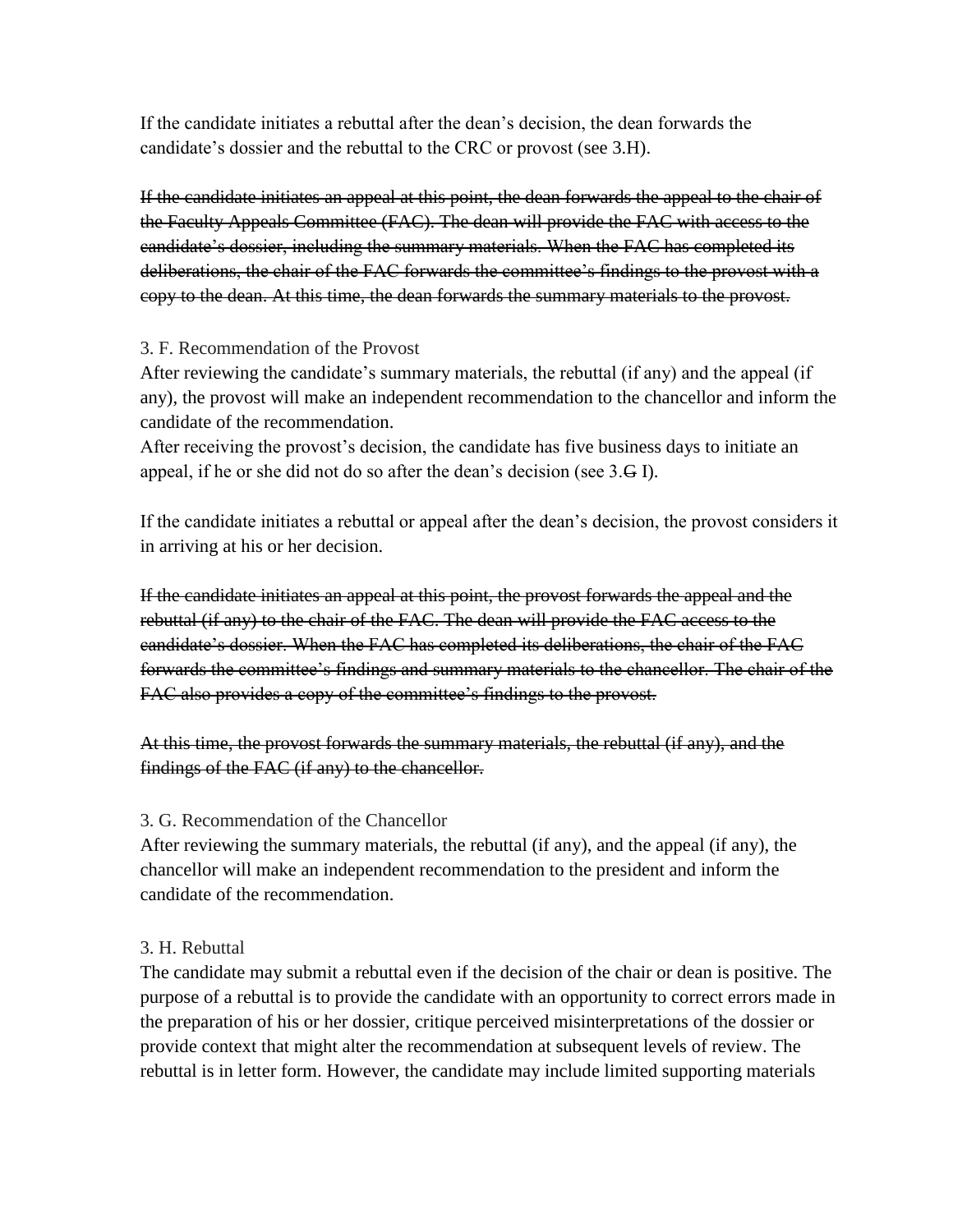that bear direct relevance to earlier decisions. The supporting materials are considered part of the rebuttal and are forwarded with the letter.

The rebuttal is not an appeal; it does not prompt a reconsideration of decisions by previous reviewers. It is, rather, an opportunity to provide a supplement to the record that is considered at subsequent levels of review.

**Rebuttal after Chair's Decision**. To initiate the option of rebuttal at this point, the candidate must notify the dean within five business days of receiving the chair's decision and provide a copy of the notification to the chair. Within ten business days of receiving the chair's decision, the candidate must submit the rebuttal to the dean. The dean forwards the rebuttal to the CRC before that committee begins deliberations or to the Provost if no CRC exists. The rebuttal is also forwarded with the summary materials to each subsequent level of campus review.

**Rebuttal after the Dean's Decision**. To initiate the option of rebuttal at this point, the candidate must notify the provost within five business days of receiving the dean's decision. The candidate also provides a copy of the notification to the dean. Within ten business days of receiving the dean's decision, the candidate must submit the rebuttal to the provost. The rebuttal will be forwarded to the chancellor with the provost's recommendation.

#### 3. I. Appeal to Faculty Appeals Council (FAC)

The candidate has the option of submitting one and only one appeal to the Faculty Appeals Council. The appeal may be initiated after a negative decision by either the dean or provost. If the dean's decision is negative and the candidate does not initiate an appeal, he or she reserves the right to appeal after the provost's decision, providing that decision is also negative.

The appeal is in letter form. However, the candidate may include limited supporting materials that bear direct relevance to earlier decisions. The supporting materials are considered part of the appeal and are forwarded with the letter.

**Appeal after the Dean's Decision**. To initiate the option of appeal at this point, the candidate must notify the provost within five business days after receiving the dean's negative decision. The candidate also provides a copy of the notification to the dean. Within ten business days of receiving the dean's decision, the candidate must submit the appeal to the provost chair of the FAC. The provost forwards the appeal to the chair of the Faculty Appeals Council Uupon completion of the FAC's deliberations, the chair of the FAC forwards the committee's findings to the provost.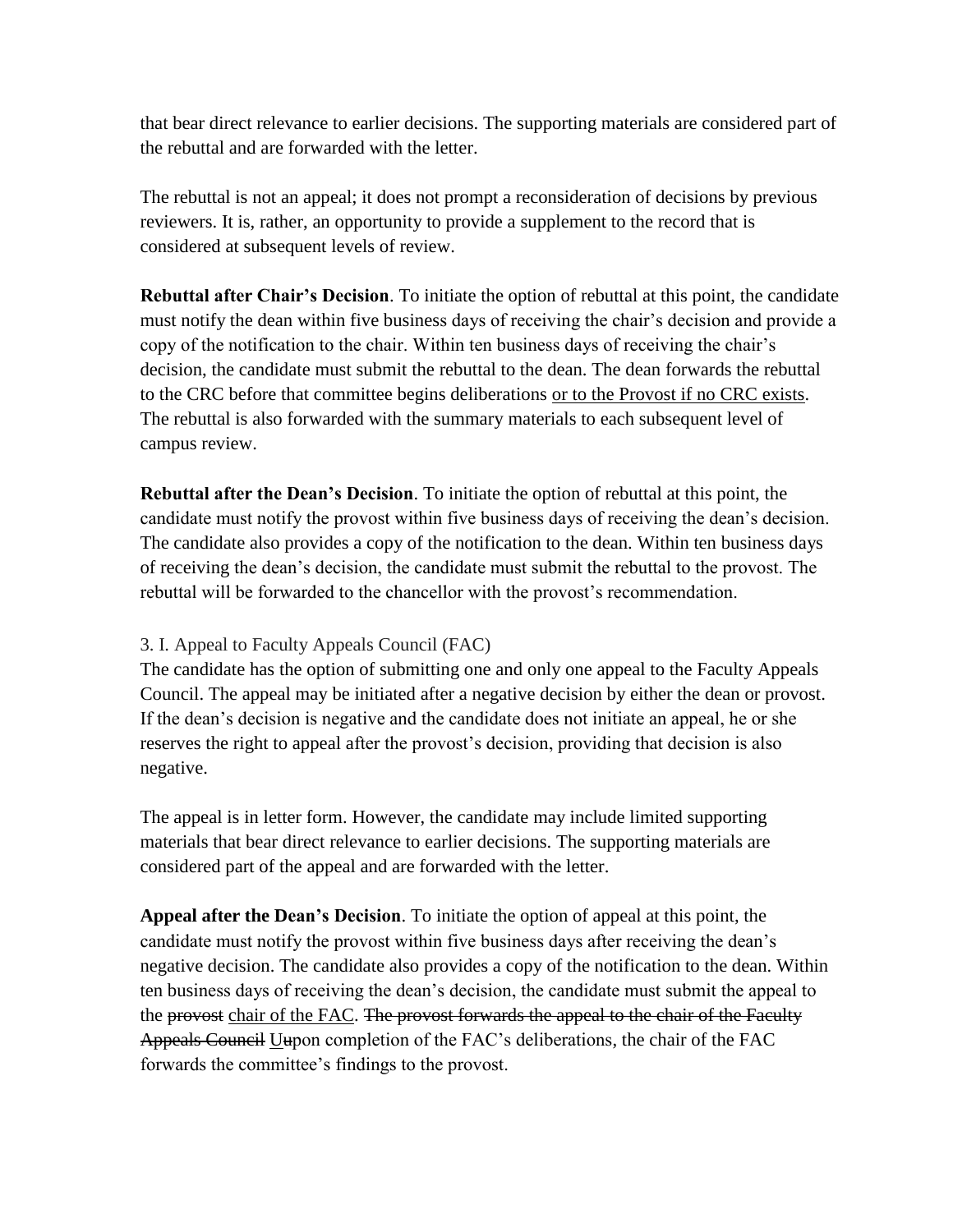**Appeal after the Provost's Decision**. To initiate the option of appeal at this point, the candidate must notify the chancellor within five business days after receiving the provost's negative decision. The candidate will also provide a copy of the notification to the provost. Within ten business days of receiving the provost's decision, the candidate must submit the appeal to the chancellor chair of the FAC. The chancellor forwards the appeal to the chair of the FAC. Upon completion of the FAC's deliberations, the chair of the FAC forwards the committee's findings to the chancellor.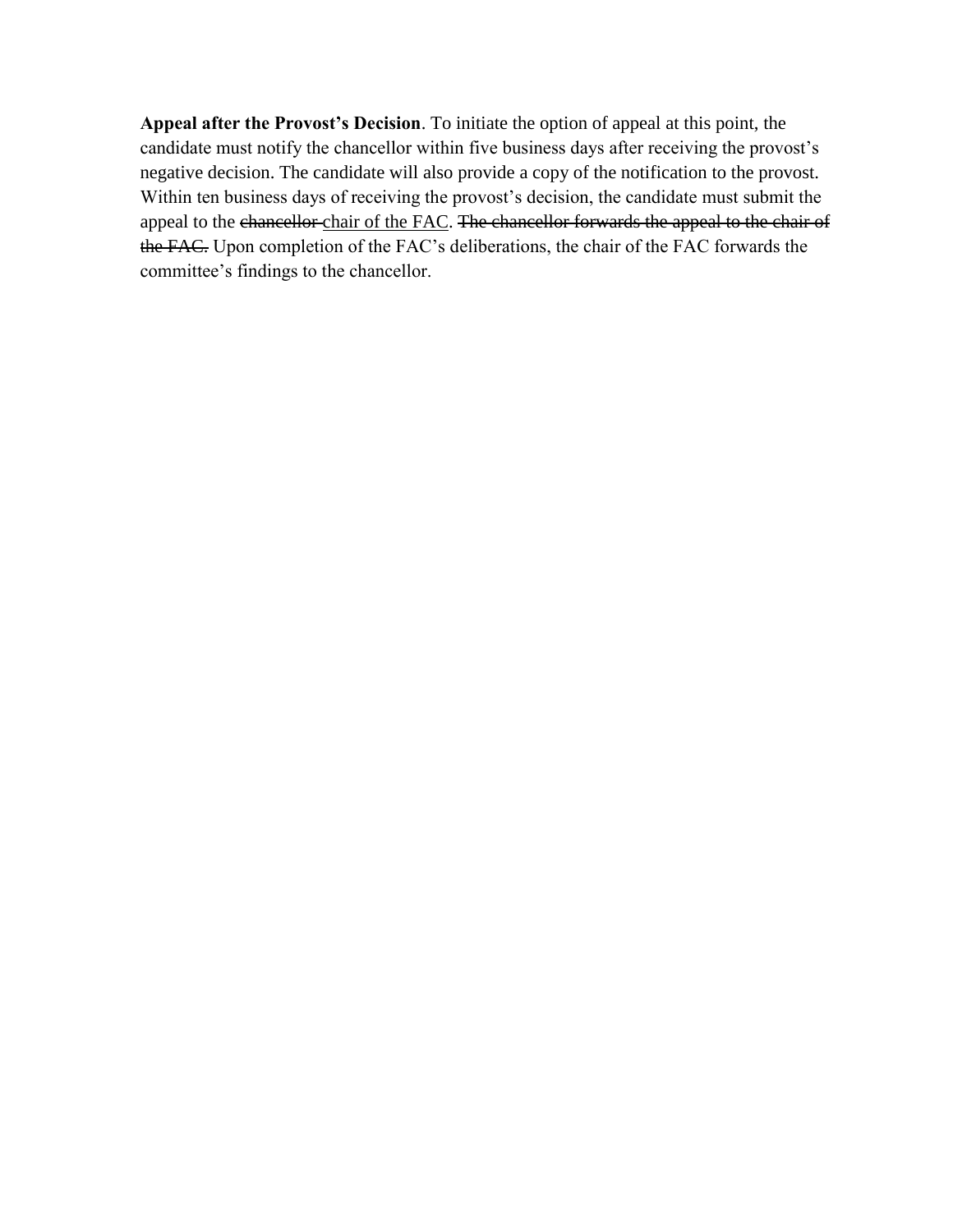# Attachment C: Annual Review Policy (403.3) – Post-tenure Review

### **II. Post-Tenure Review**

Post-tenure review is a mechanism to ensure that the university can maintain a faculty capable of fulfilling the university's mission effectively. It should encourage productivity, reward exceptional performance, and offer correction of unsatisfactory performance without changing the due process and tenure rights of faculty as enumerated in the current UALR Faculty Handbook.

Annual review is conducted for all faculty. Criteria, standards and procedures are specified in policies set forth by the trustees, UALR administration, faculty senate, and academic units. The reviews are used for determining salary increases, promotion, tenure, and assisting faculty in professional development. Faculty also have appeal processes as outlined in departmental governance documents and the UALR Faculty Handbook.

Annual reviews for tenured faculty will be used for post-tenure review. Departmental level academic units will define overall unsatisfactory performance for tenure faculty. If a tenured faculty member receives two unsatisfactory reviews in sequence or three such reviews in five years, If a faculty member receives an overall evaluation of unsatisfactory from the departmental tenure committee as described in section I.A.11 of this policy, then the faculty member, departmental tenure committee departmental group charged with peer review, the chair, and the dean shall prepare a professional development plan supported by appropriate resources. The plan must contain measurable benchmarks for progress. The plan shall cover up to three years one calendar year with the possibility of a one-year extension. During the time period of the professional development plan, progress toward successful completion of the plan will become part of the annual review process for the faculty member. If the faculty member receives an overall satisfactory annual evaluation during the plan, the plan will be considered successfully completed.

If the faculty member receives two an additional overall unsatisfactory reviews evaluation during the professional development plan period, the department chairperson with majority vote of the annual review committee (I.A.4) departmental group charged with peer review, and the dean may initiate a process for terminating with cause the tenured faculty member as specified by the UALR Faculty Handbook UA Board of Trustees Policy 405.1 Appointments, Promotion, Tenure, Non-Reappointment and Dismissal of Faculty.

### **CLEAN COPY W/ PROPOSED CHANGES:**

Post-tenure review is a mechanism to ensure that the university can maintain a faculty capable of fulfilling the university's mission effectively. It should encourage productivity, reward exceptional performance, and offer correction of unsatisfactory performance without changing the due process and tenure rights of faculty.